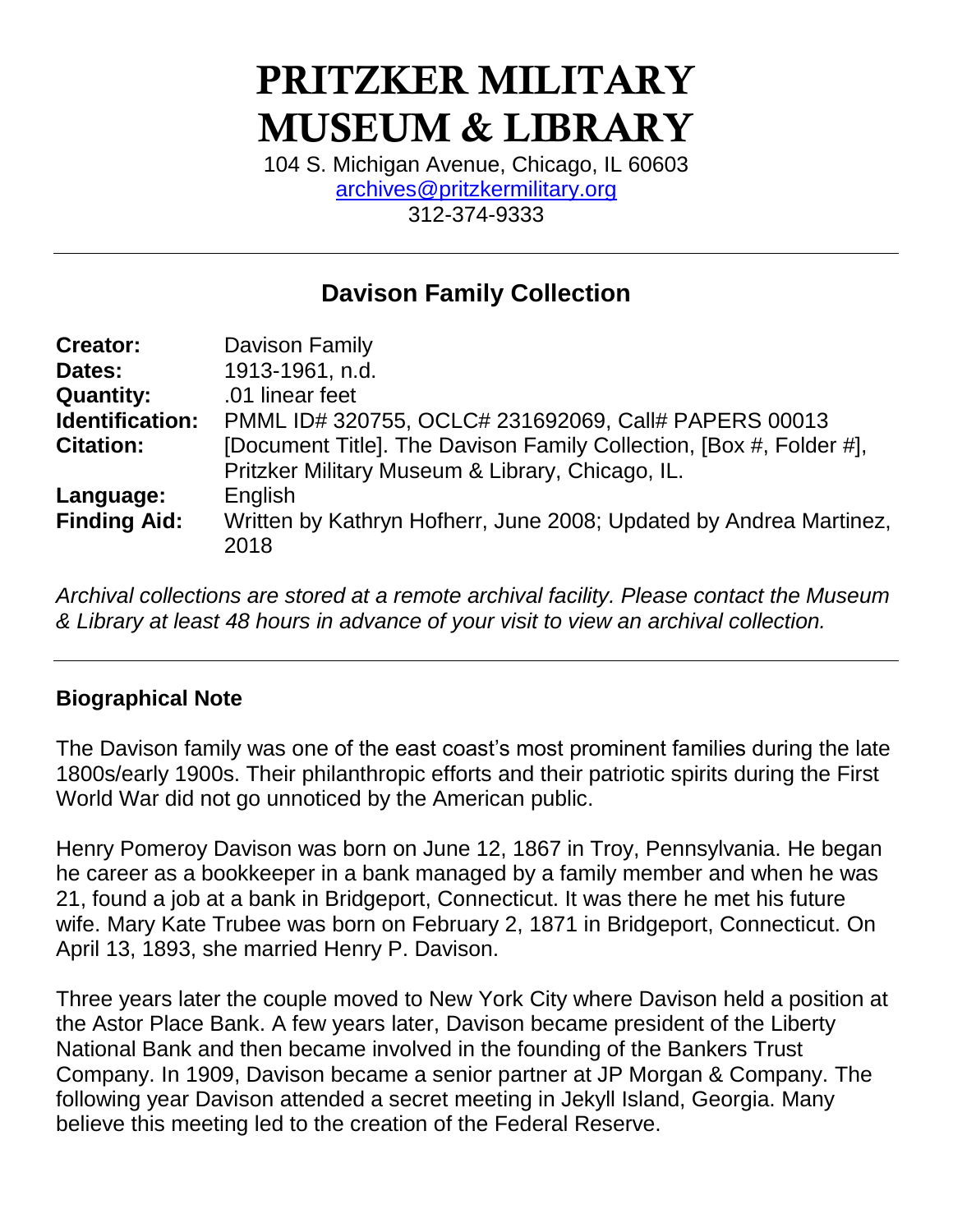Then the United States entered World War I, Davison was named Chairman of the War Council of the American Red Cross. His first campaign brought in \$4 million to send Red Cross teams to various fronts.

Kate was active in the Red Cross during WWI as well. In 1917, she organized the Nassau County Chapter and stood at its chairman for twenty seven years. She also gave Nassau County its first Red Cross Chapter house in 1918. She died on January 31, 1961.

When the war ended, Henry Davison sought to create an international organization to coordinate the work of various Red Cross societies. The League was formed on May 15, 1919 and included the nations of Great Britain, France, Japan, Italy and the United States. Davison died in 1922.

Frances Davison was born in 1903. She married Ward Cheney, the son of Charles Cheney, a partner at J.P. Morgan & Company in 1926. She and Ward had three children. Frances died in 1969.

Alice Davison was born on September 6, 1899 in Englewood, New Jersey. She married Artemus L. Gates, a classmate of her brother, Trubee's, in 1922. Together they had two children.

Henry Jr. was born April 3, 1898 in Englewood, New Jersey. He followed closely in his father's footsteps and went into the banking field. During WWI, Henry served in the American Ambulance Corps in France. In 1929, after a year at Cambridge, Henry became a partner at J.P. Morgan & Company (the same company his father had been a partner with) and in 1940 when J.P. Morgan became an incorporated bank and trust company, Henry was made vice president and director. In 1953 he was made senior vice president and eventually president in 1955. When the company merged with the Guaranty Trust and became the Morgan Guaranty Trust, Henry was elected vice chairman. He died on July 2, 1961.

Frederick Trubee Davison was born on February 7, 1896. The more politically inclined member of the Davison family, Trubee attended Yale University. While there he created the First Yale Unit in 1915. The First Yale Unit was the first naval air reserve unit and although Trubee was injured during a training exercise and never saw combat, he remained active in the unit's activities throughout the war. Following college, Trubee was a member of the New York state assembly from Nassau County's 2<sup>nd</sup> District from 1922-1926. He also served as Director of Personnel for the Central Intelligence Agency and as assistant Secretary of War in charge of Aviation. Trubee died in 1976.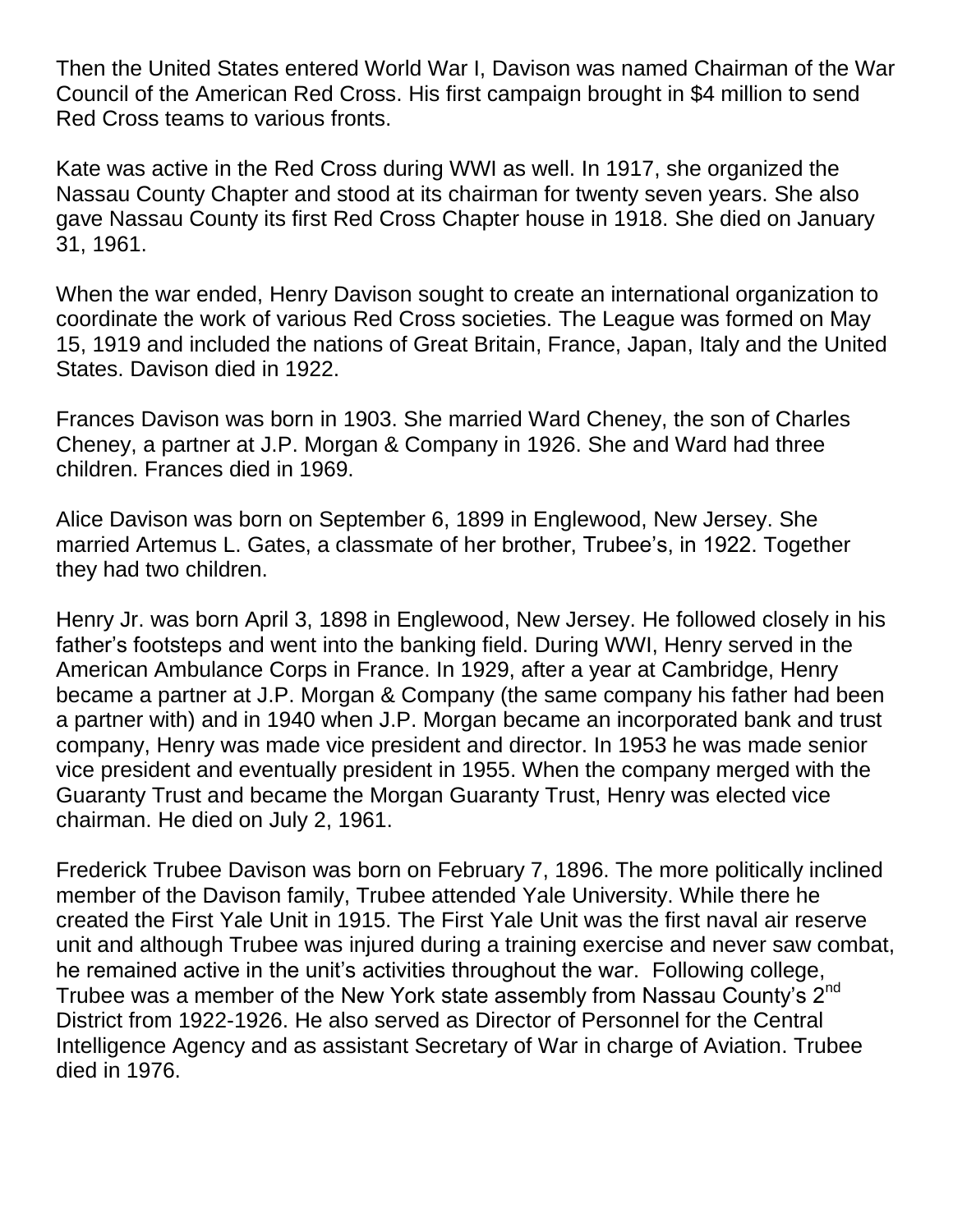#### **Scope and Content of the Collection**

This collection consists of the personal papers of the Davison Family. The bulk of this collection focuses on the family's work during the First World War.

The collection includes three letters, all of which pertaining to aviation. In one of the letters, the author's name in indiscernible, but in it he discusses engineers and mechanics. Another is written by the Secretary of the Navy to F. Trubee Davison in reference to the First Yale Unit which he established at the beginning of the First World War. The final letter is from Henry Woodhouse, the recipient of the first letter, to Mrs. Davison regarding the written history of the First Yale Unit.

The collection also includes two newspaper clippings. One clipping notes the promotion of Ralph Paine who wrote the history of the First Yale Unit. The other clipping is a notice of the death of Henry Pomeroy Davison, Jr.

The remainder of the collection is made up of two documents. The first is a brochure from the spring meeting of the American Society of Mechanical Engineers. The second is a compliment card from Mrs. Davison.

# **Arrangement**

The collection arrived with no discernable arrangement and was rearranged in a more efficient working order by PMML staff. The collection is contained within one archival folder.

# **Rights**

Users assume responsibility for following copyright laws as established by US Code Title 17.

# **Related Collections**

SSgt. Walter R. Jager Collection

# **Key Subjects**

This collection is indexed under the following headings in the Library's online catalog. Researchers interested in materials about related topics, persons, or places should search the catalog using these subject headings.